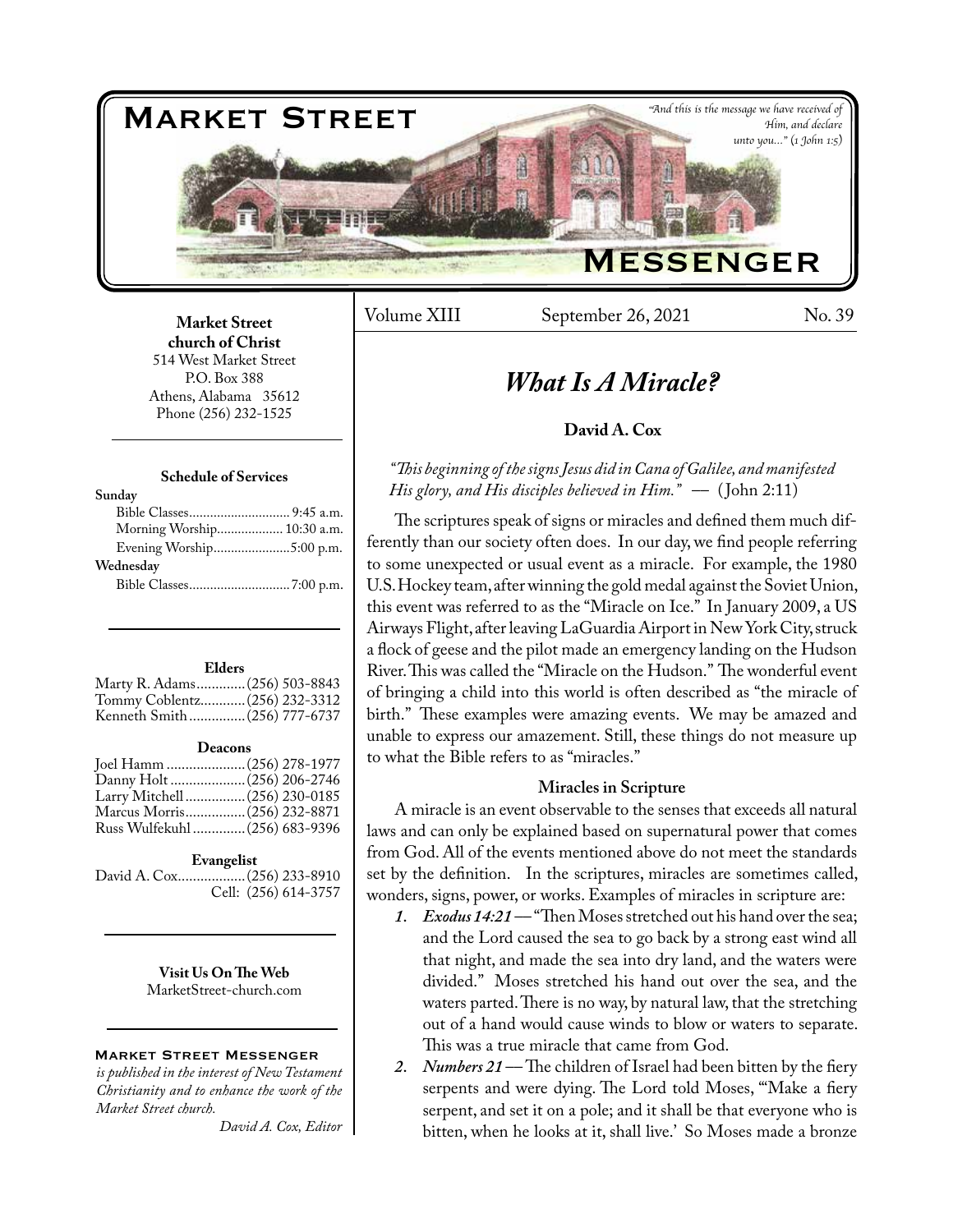serpent, and put it on a pole; and so it was, if a serpent had bitten anyone, when he looked at the bronze serpent, he lived" (Number 21:8-9). The children of Israel who were bitten looked on the serpent of brass and were healed. This was indeed a miracle, an event made possible by the supernatural power of God.

*3. Acts 3* ––Peter and John were entering the temple at the gate called Beautiful. A man, lame from birth, was laid at the gate daily to ask alms of those entering. As Peter and John entered the temple, the lame man asked alms of them to which Peter said, "'Silver and gold I do not have, but what I do have I give you: In the name of Jesus Christ of Nazareth, rise up and walk.' And he took him by the right hand and lifted him up, and immediately his feet and ankle bones received strength. So he, leaping up, stood and walked and entered the temple with them—walking, leaping, and praising God. And all the people saw him walking and praising God. Then they knew that it was he who sat begging alms at the Beautiful Gate of the temple; and they were filled with wonder and amazement at what had happened to him" (Acts 3:7-10). The council described this event as "a notable miracle" (Acts 4:16). Again, it is only through the supernatural power of God that this man, who had been lame from birth, received the ability to walk.

The scriptures contain many more miracles, signs, wonders, and works of God that can only be explained by God's supernatural power. Miracles were done in the scriptures to confirm God's revealed will to man.

# **Beacon of Truth** Radio Program

Sunday Mornings

on WVNN 770AM – 92.5 FM

8:30a.m. - 9:00a.m.

**Market Street church of Christ** 514 West Market Street Athens, Alabama

# *Learning Life's Obvious Lessons*

# **Paul Earnhart**

Some years ago, Robert Fulghum wrote a best-seller entitled Everything I Ever Needed to Know I Learned in Kindergarten. It has become increasingly evident to me that some of life's most important lessons are exceedingly clear on the face of things. They don't have to be wrung from the depth of mystery and enigma. Yet many seem to wrestle endlessly with them. As someone has observed, the difficult people seem to work out very quickly, the obvious takes them a long time.

It ought to be obvious to the most casual observer that people are far more important than things. Why should we imagine that thinking, feeling, yearning individuals could find as great satisfaction in dead, unfeeling, unthinking, unspeaking objects as in those with whom we share the greatest and fullest association? Whoever imagined that a house makes a home: that all the material comforts in the world, even possessed forever, could fill the emptiness when those we love and who love us are gone? There is no profound philosophy in the fact that things possess no more than momentary utility while people can fill us with delight and joy. Why then do we continue to neglect people in favor of jobs, money, houses, furniture, clothes and cars?

It ought also to be apparent that the spirit of a person is more vital than their body and that what comes from within the heart is more important than the physical. We know that "the body without the spirit is dead" ( James 2:26). We have had many painful demonstrations of that. And we know that outward beauty quickly loses its charm in the face of inward ugliness. As Solomon observed, "Like a gold ring in a pig's snout is a lovely woman who lacks discretion" (Proverbs 11:22). Why then are we so slow to recognize that a person's life comes out of what he feels and thinks and values, and not from physical superficialities (Proverbs 4:23)?

Finally, perhaps the most evident truth that we are slow to recognize is the fact that God is more important than everything else. If there is a God who created us for His own purposes and ends, it does not require a flash from heaven to tell us that we have no more important duty and necessity in our lives than to know Him and to serve Him (John 17:3; Acts 17:26-28). If there is such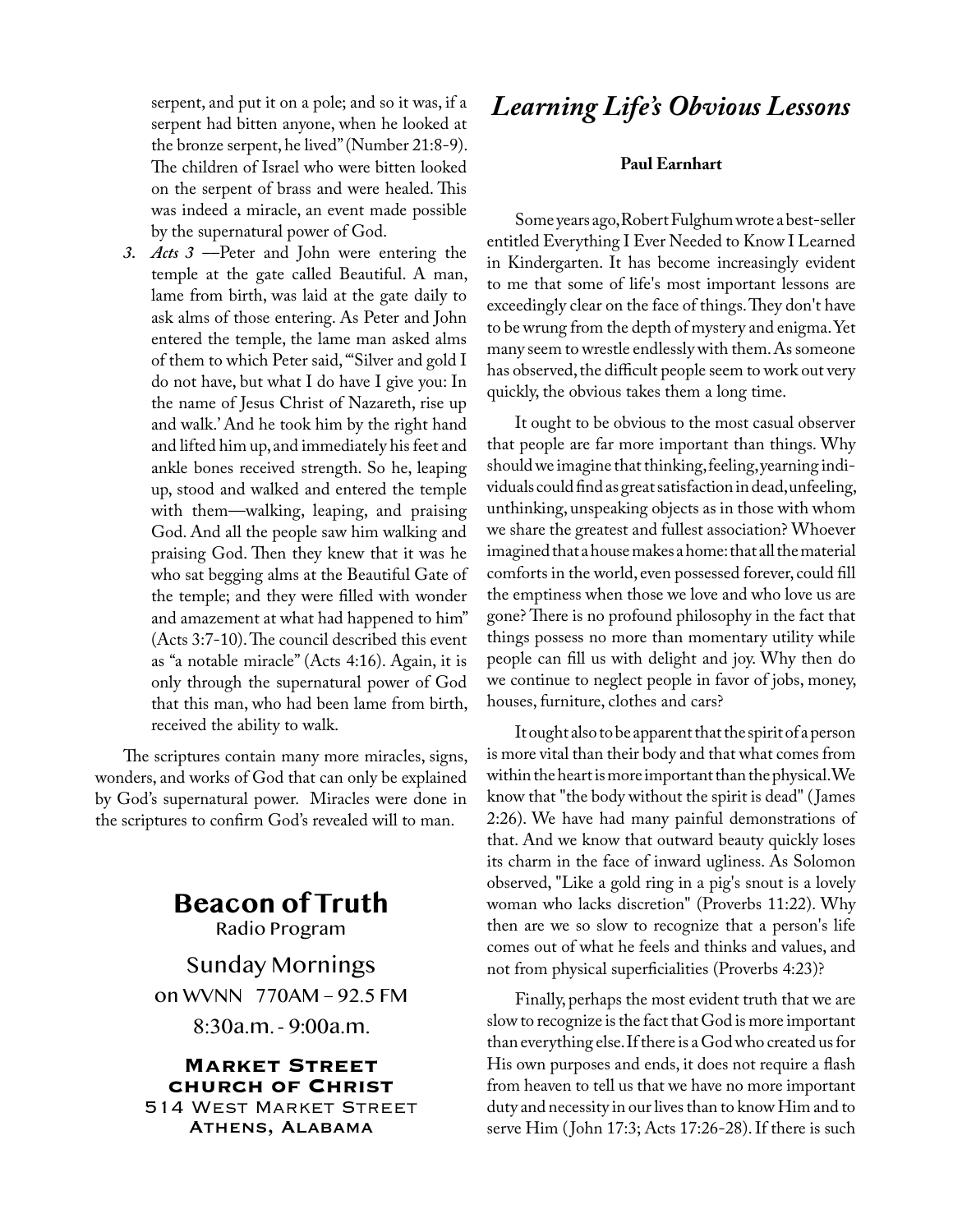a God, we only live, breathe and move by His power, and He alone can tell us why we are here and how we ought to live the life He has given us. So that when Jesus says that the first and greatest commandment is "You shall love the Lord your God with all your heart" (Mark 12:29), it ought not to come as a shock to our senses. Common sense should have told us long ago that if Jesus is God's Son, we owe Him everything. So, before we can know the mysteries of heaven we must first learn the obvious lessons of earth.

~via *Growing In Godliness;* Louisville, Kentucky.



## **THE SICK:**

Betty Pepper Peggy Mitchell Ruby Dean Ezell Alan Thornton Margaret Carter Shirley Miller JoAnn Gilbert Doris Lovell Justice Gentry Diane Kilpatrick Janice Cagle *Those Undergoing Treatments or Chronic Illness:* Mike Ogles Donna Wright

| Mike Ogles          | Donna Wright     |
|---------------------|------------------|
| Tommy Burns         | Priscilla Tucker |
| Peggy Pepper        | Vicki Stringer   |
| Freddie Mae Elmore  | Nikki Ogles      |
| Anita Wheeler       | Lona Jackson     |
| Judy Vaughn         | Jeanette Weir    |
| Lloyd Adams         | Phillip Harwell  |
| Cornelia Pepper     | Carrie Warner    |
| Cindy Walker        | Kenneth Fisher   |
| <b>Barry DeFoor</b> | Al Pollard       |
| Charles Burns       | Matt Bassford    |
|                     |                  |

# *Athens Health & Restore Rehabilitation:*

Mildred Lambert, rm. 15 Elease Barksdale, rm. 23B Brenda Wilson, rm. 77 Evelyn Hogan, rm. 36 Christine Hudson, rm. 77 Connie Brock, rm. 62

# *Limestone Health Facility:*

Bettye Harrison, rm. 59 Mary Ruth Gardner, rm. 38 Frances Bowers, rm. 67 Alice Roberson, rm. 49 Bobby Ogles, rm. 13

*Shut-In or Away From Home:*

Bobbie Adcock; at home

Nell Barksdale; at home Marci Bassett; Limestone Manor Deanie Britton; Limestone Lodge Gwen Bullock; at granddaughter's in Huntsville Barbara Carter; Traditions Unaking Currier; Riverside Sr. Living, Decatur Irene Inman; at home Stan Stanford; at home Jimmy Stroud; Valley View, Madison William Thomas; Madison Manor, Madison Alan Thornton; Limestone Lodge Kathleen Wales; Limestone Manor

# *In The Hospital/Rehabilitation:*

# *Updates:*

*Margaret Carter* received a good report from the tests she had done last week…*Mike Ogles* is taking his chemo treatments in Nashville …*Harvey Nixon* has been dealing with kidney stones this past week …*Peggy Mitchell*  got the second in the series of shots in her knees this past week…*Betty Lovell* has been having knee problems the last few weeks…*Kolton Hardison* had a scope done on Friday at UAB Children's Hospital…*Priscilla Tucker*  continues to be treated for her cancer …*Ewell Smith, Rita Smith's husband,* had to stop his treatments due to being diagnosed with the virus …*Courtney Farris' father, Larry Hime* is home from the hospital after his second stay there … Remember our expecting mothers *Casey Curry,Lynsey Adams,* and *Laura Adams* in your prayers.

**CARD WRITING:** The card writing group will meet in the morning at 10:30, to write and mail out cards. If you want to do this, please join them in the morning.

**TUESDAY MORNING LADIES CLASS:** The Tuesday morning Ladies' Bible class is meeting each Tuesday morning at 10:30 a.m. The class is studying the *"Authority of the Scriptures."* The class meets in the West Auditorium.

**OUR MEETING:** This past week we were priviledged to have a gospel meeting. This was the first meeting that we have been able to have since the fall of 2019 and the pandemic. *Kasey Harbin* was the speaker and did his job well. Everyone who was able to come were benefited from the lessons presented.

**SYMPATHY:** We want to extend our deepest sympathy to *Courtney Farris* in the passing of her uncle, *Edward-Wiseman*. He passed way last week and his graveside service was on Monday in Nashville, Tennessee. May the Lord bless all this family at this time.

**BRIDAL TEA:** The ladies have planned a Bridal Tea